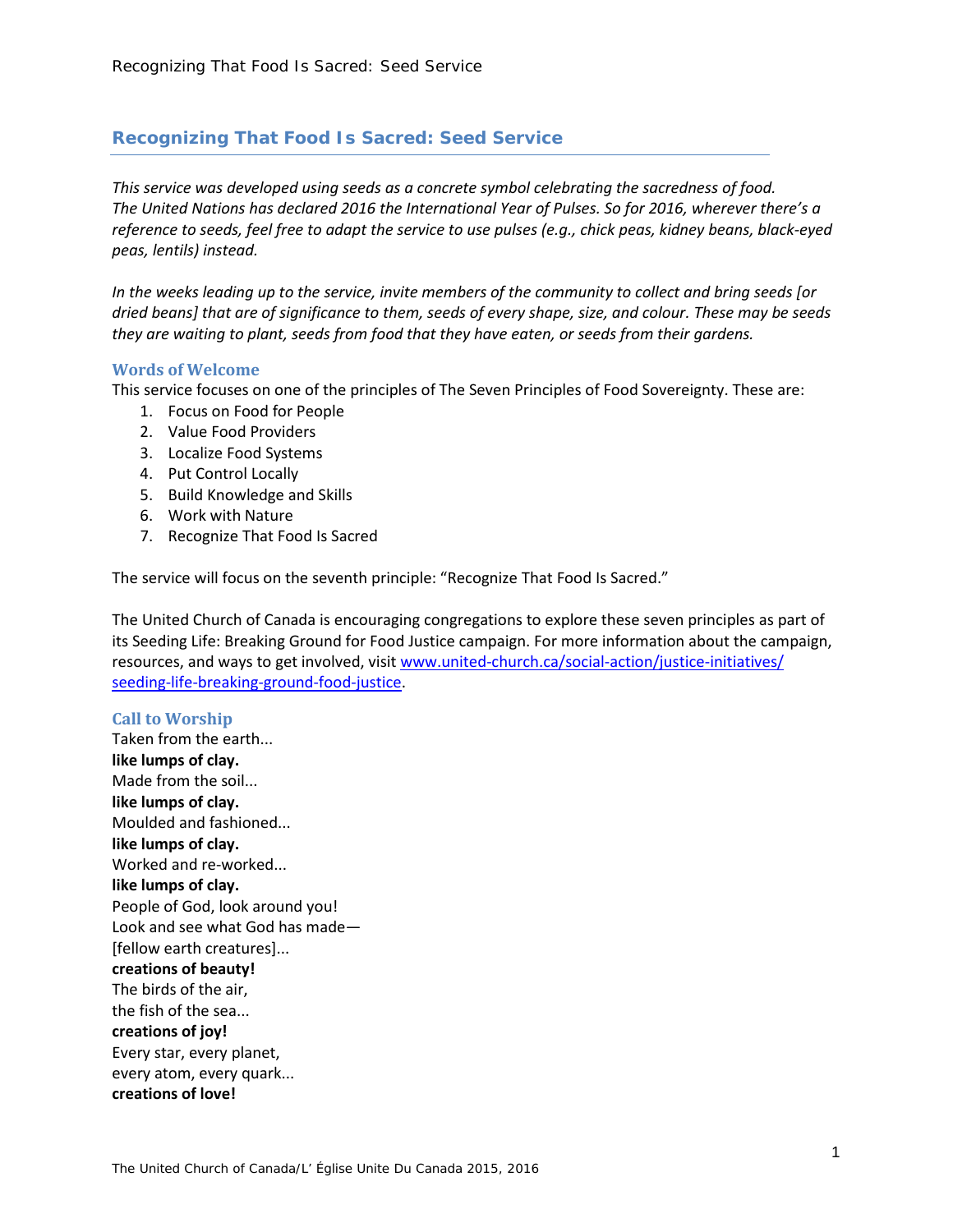As part of this love-given, joy-filled, beautiful creation, let us give thanks to the Potter who gave us life and form— **Alleluia. Alleluia! ALLELUIA!**

Extrait du sol… **telle une motte d'argile.** Composé de terre… **telle une motte d'argile.** Moulé et façonné… **telle une motte d'argile.** Œuvré et retravaillé… **telle une motte d'argile.** Peuple de Dieu, regarde autour de toi ! Observe et vois ce que Dieu a fait – [créatures de la Terre]– **Œuvres de beauté !** Les oiseaux du ciel, les poissons de la mer, **Œuvres de joie !** Chaque étoile, chaque planète, chaque atome, chaque quark… **Œuvres d'amour !** Et nous, parcelles de cette création – don d'amour, exultation de joie, éclat de beauté – rendons grâces au Potier qui nous donne forme et vie. **Alléluia. Alléluia ! ALLÉLUIA ![1](#page-1-0)**

#### **Opening Hymn**

"Joyful, Joyful We Adore You" (*Voices United* 232) "Holy, Holy, Holy" (*Voices United* 315) "We Plough the Fields and Scatter" (*Voices United* 520) "It's a Song of Praise to the Maker" (*More Voices* 30)

#### **Opening Prayer**

Creating God, provide us with all that we need to grow into who you have created us to be: As the womb of the earth nourishes seeds, may we be nourished by this gathered community and the assurance of your holy presence. As the sun provides energy, leading seeds to transformation, may we find the courage to embrace new life through the example of Jesus. As water refreshes and replenishes growing seedlings, may we be restored by the movement of the spirit.

<span id="page-1-0"></span> <sup>1</sup> Richard Bott, while at St. Andrew's U.C., Maple Ridge, B.C. (richardbott.com). Traduction et adaptation: D. Fortin / MiF. First published in *Gathering Pentecost 2, 2015* and reproduced with permission of Richard Bott.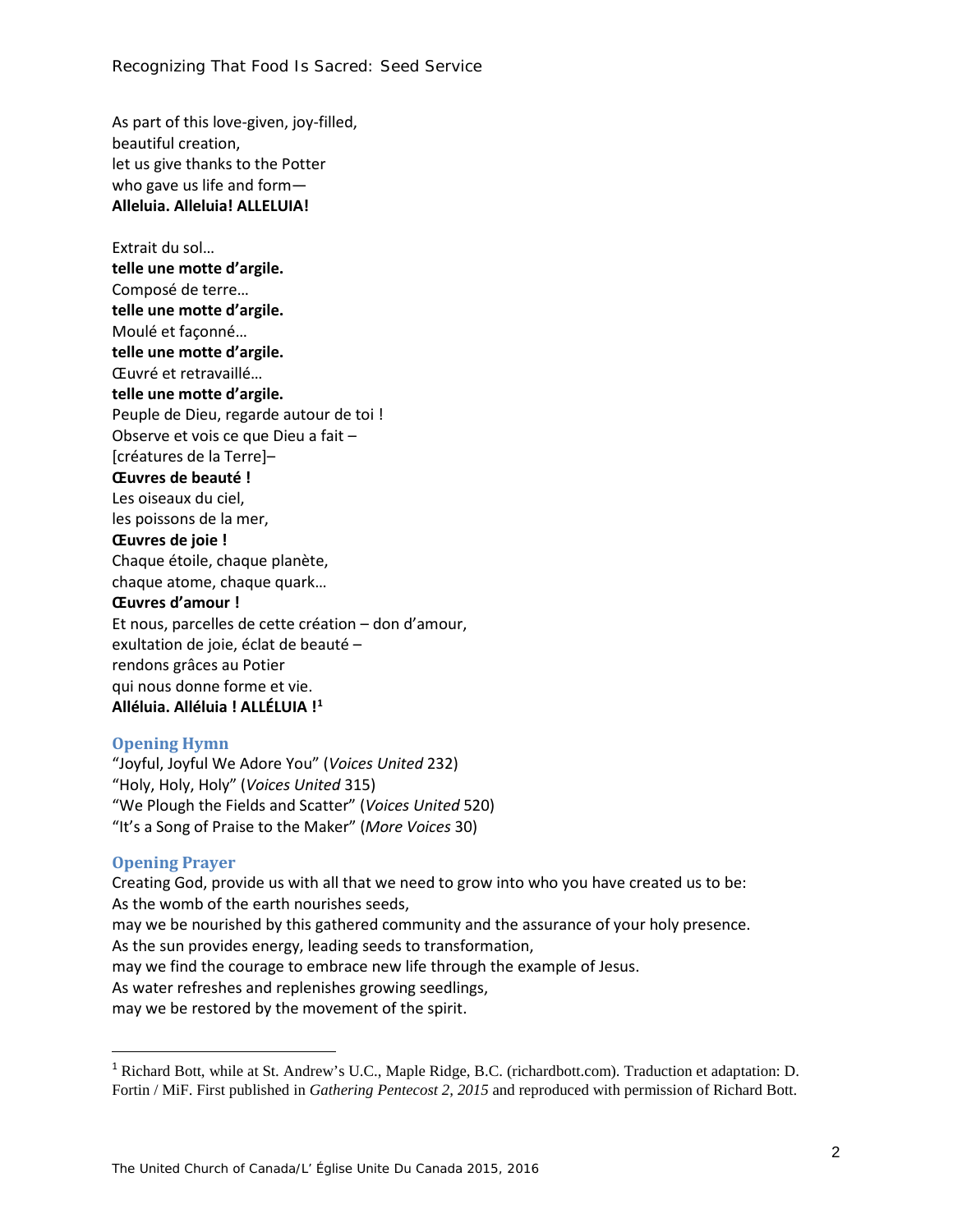In times of drought,

when we cannot feel your warmth or taste your goodness, protect us from harmful attitudes and actions that may secure our well-being at the cost of others, and lead us again to abundant life. Amen.

## **Learning Together**

## *Sacred Mandala*

(*Arrange a collection of seeds [or dried beans] of various shapes and sizes on the communion table with a few examples of what the seeds produce. Please note that this is not a Children's Time but could be used as one; adapt accordingly to meet the needs of the people in your congregation.*)

How do you define sacred? (*Share with the congregation your definition of sacred; perhaps something awesome that reminds you of God's presence*.) What for you is set apart, respected, cherished, awesome? Why? How does it point to God's awesomeness?

Seeds are sacred. Seeds are a constant reminder that God is always creating in ordinary and extraordinary ways.

(*Explore with the children/congregation why seeds are awesome. The conversation could include time describing what seeds are*…)

- Seeds (although small) are filled with hope and the promise and potential for new life.
- Seeds are vulnerable, and many seeds are reliant on the love and nurture of the rest of creation.
- Seeds are powerful and have the ability to bring new life and transformation.

## (*And provide examples of what seeds do*…)

- Share examples of how different seeds grow in different conditions (e.g., have a seed that sprouts in water and a seed that sprouts in soil).
- Describe examples of seeds that are used in different ways (e.g., seeds that we eat for nourishment, seeds that we use for musical instruments, seeds that we plant).

Seeds are little miracles; they are sacred gifts from God.

Each child/person gathered is invited to take (at least) seven of the seeds that they are most drawn to. Or pull out the seeds you have brought with you! (*Ushers could pass out trays, or if this is cumbersome, people could be asked to take some seeds as they arrive*.)

Reflect silently on the beauty and sacredness of the seeds while you hold them.

(a *moment of silence; people can journal if they wish*)

(*Close the time of silent prayer with the following prayer*.)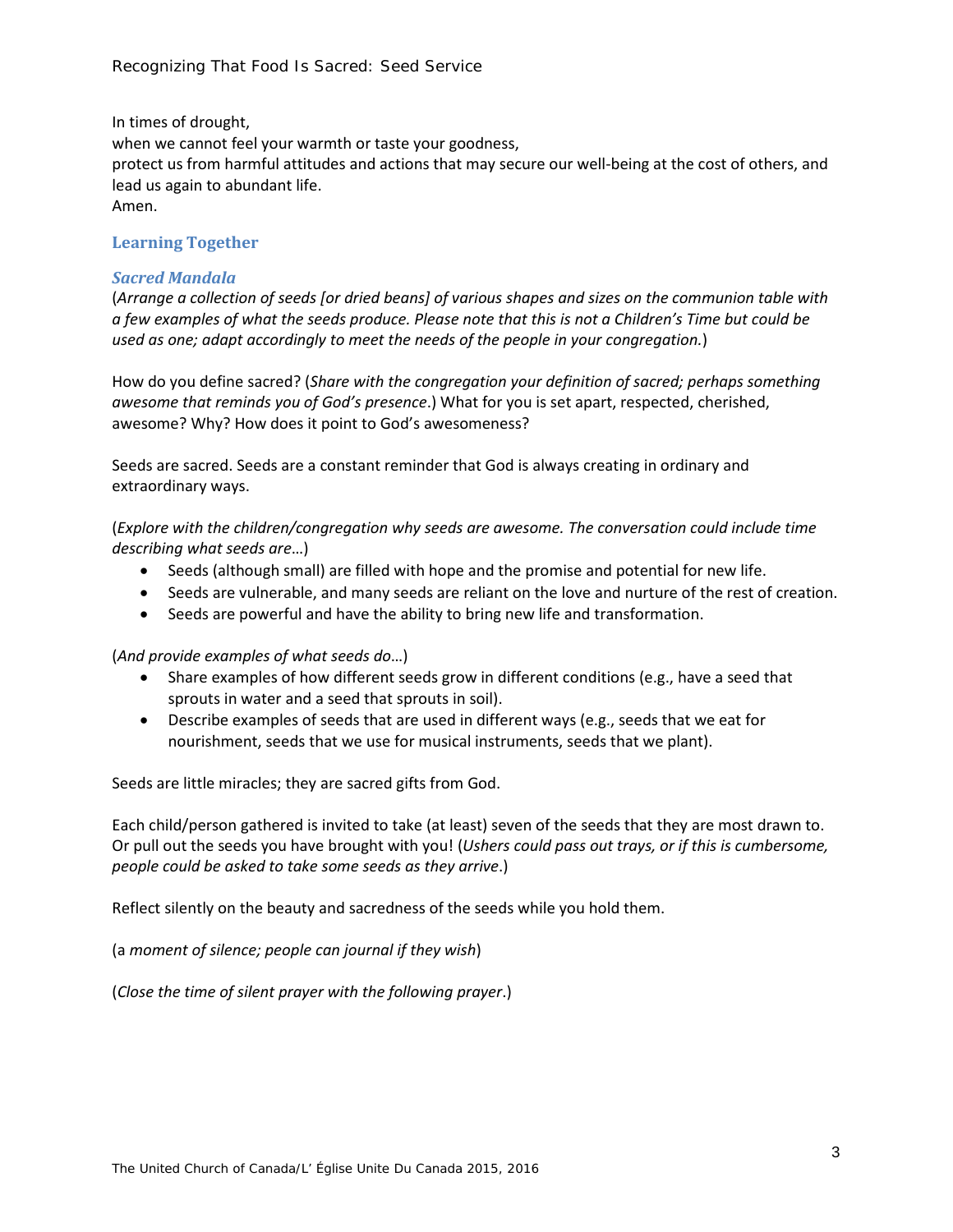#### *Seed Blessing Prayer[2](#page-3-0)*

We hold these seeds in our hands as a present and future gift. Their existence reminds us of the power of dreams to grow in unexpected ways. Their growth will help us celebrate life, and God's promise for a world where all are fed and all are loved. May these seeds remind us all, that we, too, are sacred seeds planted in God's garden. Thank you, God, for the gift of these seeds. Amen.

#### *Creating a Mandala*

Now with the sacred seeds in your hands, we are going to work together to create a sacred circle or mandala as a visual prayer to God to show how sacred and beautiful these seeds are to us.

(*Have a flat tray or a box filled with soil or sand that is big enough to hold at least seven seeds from each member of your community. Trace out a large circle with two concentric circles inside. In the smallest circle add your seven seeds to form a pattern while saying…*)

Thank you God for these seeds of (*name what these seeds represent to you, e.g., hope, promise, nourishment*).

We now invite the children/congregation to add their seeds.

(*If working with a smaller and older group, you may invite people to share their reflections as they add their seeds to the mandala. If this is being done as the Children's Time, inform the congregation that they will have an opportunity to add their seeds to the visual prayer of thanksgiving during the offering. If there are no children in your congregation, the creation of the mandala may be moved to the offering, inviting people to hold their seeds throughout the service.*)

#### **Hymn**

 $\overline{\phantom{a}}$ 

"All Things Bright and Beautiful" (*Voices United* 291) "In the Bulb There Is a Flower" (*Voices United* 703) "Each Blade of Grass" (*More Voices* 37) "Soil of God, You and I" (*More Voices* 174)

## **Scripture Readings**

Genesis 2:5–9**[3](#page-3-1)** Psalm 65 (*Voices United* page 763) sung Mark 4:1–9 or Matthew 13:31–32

#### **Genesis 2:5–9, NRSV**

When no plant of the field was yet in the earth and no herb of the field had yet sprung up—for [YHWH] had not caused it to rain upon the earth, and there was no one to till the ground; but a stream would rise from the earth, and water the whole face of the ground—then [YHWH] formed [an earth creature] from the dust of the ground, and breathed into [its] nostrils the breath of life; and [the earth creature] became a living being. And [YHWH] planted a garden in Eden, in the east; and there [God] put [the earth

<span id="page-3-0"></span><sup>2</sup> Inspired by the Commission on Justice, Peace, and Creation, National Council of Churches in India (Rev. Dr. M J Joseph, Rev. Chukka Sweety Helen and Rev. R. Christopher Rajkumar) and the Ecumenical Advocacy Alliance.

<span id="page-3-1"></span><sup>3</sup> Consider using an inclusive translation or replacing "man" with "an earth creature." See example in text.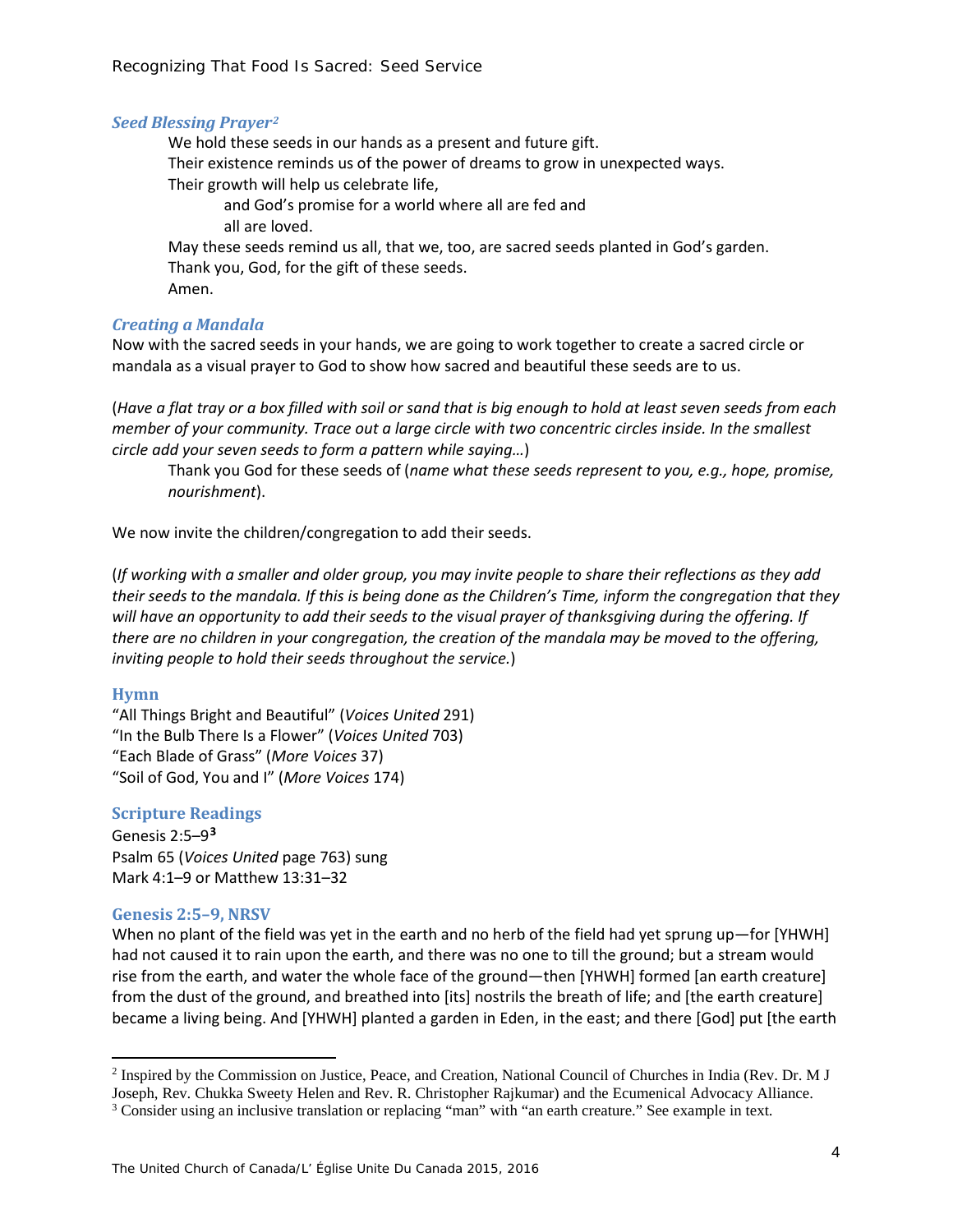creature] whom [God] had formed. Out of the ground [YHWH] made to grow every tree that is pleasant to the sight and good for food, the tree of life also in the midst of the garden, and the tree of the knowledge of good and evil.

#### **Ministry of Music/ Anthem**

#### **Sermon/ Reflection**

Explore: How do we as a community of faith, as a denomination, and as earth creatures understand seeds as sacred?

You may consider giving this question in advance to a few people in the congregation and inviting them to share their reflections and testimonies during the sermon time. The following reflections of how and why seeds are sacred could be shared along with reflection and testimonies from people in your community (or people who can speak to your context).

#### *Adrian Jacobs*

"Haudenosaunee people have a ceremony in spring to bless the seeds before the planting season. We also called corn, beans, and squash our 'three sisters.' This is in keeping with our view of creation as relatives, e.g., elder brother sun, grandmother moon, grandfather thunder, and mother earth. The sustenance provided by food makes Haudenosaunee people happy and is a recurring phrase in the Thanksgiving Address or The Words before All Other Words.

"From my other reading and education a seed contains in itself all the DNA necessary to produce a full-grown plant and fruit containing seeds for the future. In essence, in a seed is a universe of plants that expresses the genius of Creator."

> *Adrian Jacobs is Cayuga First Nation of the Six Nations Reserve in Ontario.*  Jacobs is the Keeper of the Circle/Principal at the Sandy Saulteaux Spiritual *Centre, in Beausejour, Manitoba.*

#### *Patricia Vickers*

"Where I come from, our soil is comprised of rock, sand, silt, and peat. There was no cultivation of plants in the past or present. The seeds must thrive without the assistance of human intervention. Plant medicine knowledge is passed on through the mother's line. For females, one is shown by an aunty how to gather the plants that were once seeds. She must search for where the seeds have grown into cedar, devil's club, and spruce to assist others or self with purification.

"All life is sacred. A seed in particular is significant because a seed needs to be connected, in contact with all elements to grow, to become. We speak of thought as a seed and the heart as the place where the seed grows. When one's heart is not clean, it will not produce good thoughts, good seeds. The seed is the beginning; it is already the nature, the essence of what it will become. May our hearts hold good seeds."

*Patricia Vickers' heritage weaves ancestry from the United Kingdom and Ts'msyen and Heiltsuk Nations. She belongs to the Eagle Clan from the village of Gitxaala, British Columbia.*

## **Hymn**

"Many and Great, O God, Are Your Works" (*Voices United* 308) "When Seed Falls on Good Soil" (*Voices United* 503)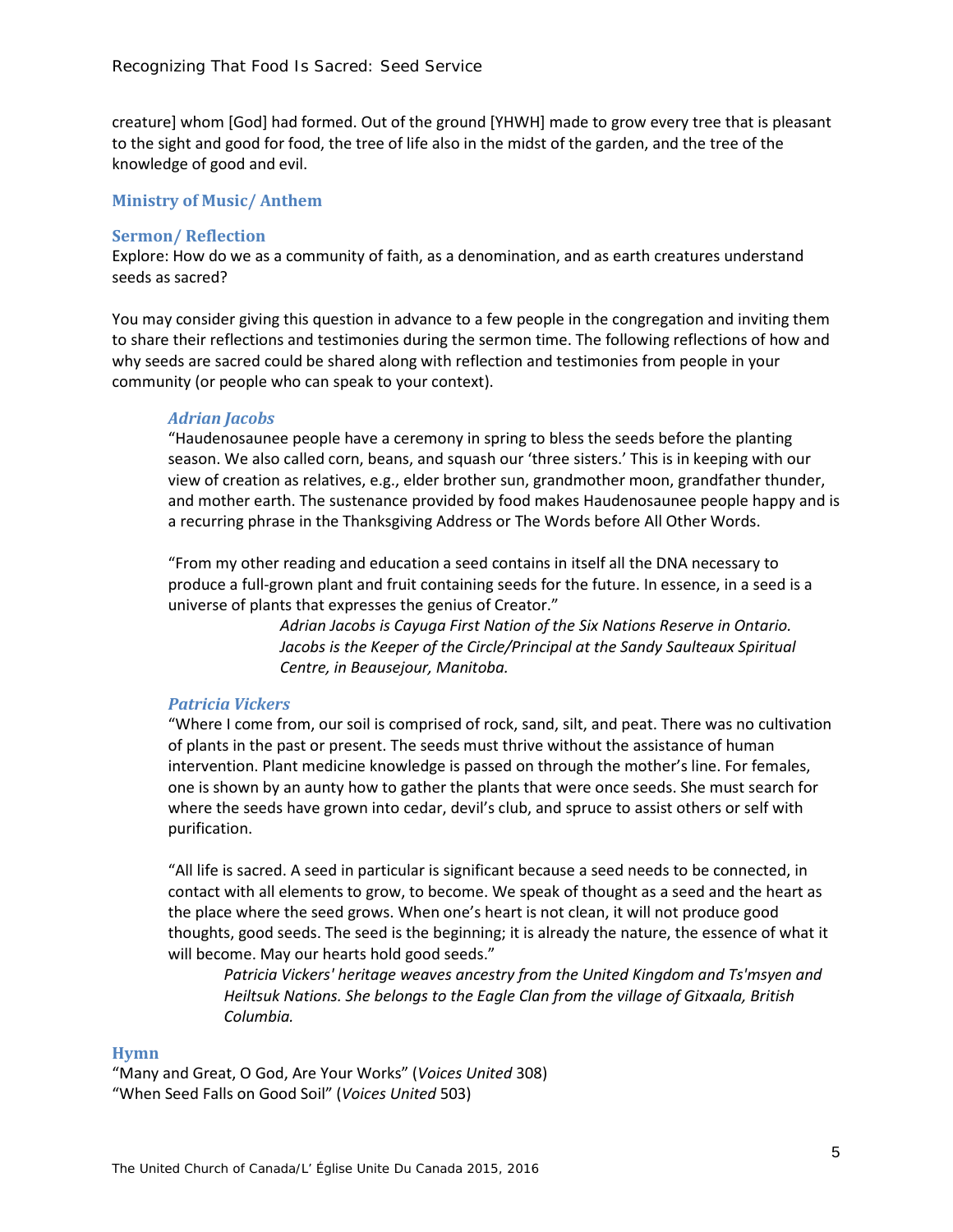"Called by Earth and Sky" (*More Voices* 135) "When a Grain of Wheat" (*More Voices* 125)

## **Offering**

Scripture Reading

2 Corinthians 9:6–11

We offer to God our sacred treasures, trusting that they will be transformed to do more than we could ever hope or imagine.

You are invited to physically or symbolically come forward to share your offering (*arrange to have offering plates at a central place close to or on the altar*) and to add your seeds to the mandala by placing your seeds in a circular pattern within the second concentric circle while saying "Thank you, God, for these seeds of …"[4](#page-5-0)

## **Dedication**

 $\overline{\phantom{a}}$ 

## *Sung Doxology*

"We Give Thanks unto You" Psalm 136 verse 8 (*Voices United* page 857) "When Hands Reach Out and Fingers Trace" (*More Voices* 136) verse 5

#### *Dedication Prayer*

**We thank you, God, for the circle of life: the cycle of receiving and giving and the cycle of seed time and harvest. Bless these gifts that we now present, trusting in their future promise. Amen.**

# **Pastoral Prayers and the Lord's Prayer**

Creating God, For the care that we can give and receive as your creatures, **we give you thanks.** For the care of (*name people and communities that offer and receive care*) **Thank you.** And we ask for your care and protection over (*name people and places in need of God's care*). **As you receive the prayers of all creation, receive our prayers.**

(*open space for silence or communal prayers*)

We gather these prayers with the prayer Jesus taught us (*The Lord's Prayer*). **Amen.**

<span id="page-5-0"></span><sup>&</sup>lt;sup>4</sup> Consider in advance how you will accommodate, without drawing undue attention, those who are unable to come forward. For instance, a smaller mandala could be brought to those who cannot come forward (as well as possibly the choir) and be placed in the centre of the mandala (or beside it).